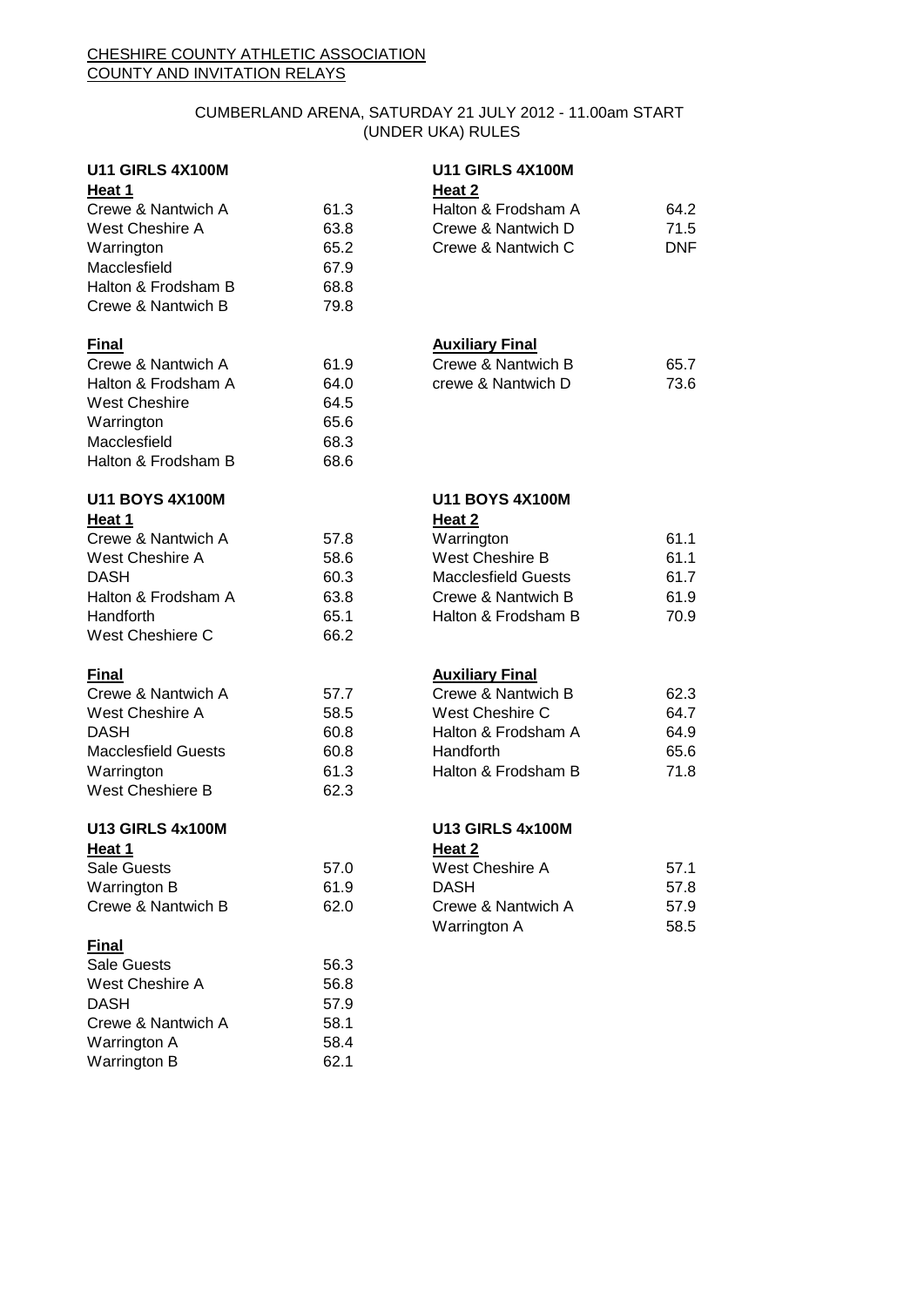| Heat 1<br>Heat 2<br>Crewe & Nantwich A<br>53.6<br>West Cheshire A<br>57.0<br>54.3<br>Crewe & Nantwich B<br>57.3<br>Warrington<br>55.7<br>Macclesfield<br>58.2<br>59.9<br>Crewe & Nantwich C<br>60.2<br>64.6<br>Crewe & Nantwich A<br>53.2<br><b>DASH</b><br>53.9<br>Warrington<br>55.8<br>Crewe & Nantwich B<br>56.3<br>West Cheshire A<br>57.3<br>58.7<br>Heat 2<br>Sale<br>51.7<br>Crewe & Nantwich A<br>52.2<br>53.3<br>Crewe & Nantwich C<br>54.5<br><b>West Cheshire</b><br><b>Sale Guests</b><br>53.6<br>54.5<br>Crewe & Nantwich B<br>53.9<br>Macclesfield<br>56.0<br><b>Sale Guests</b><br>58.0<br><b>Final</b><br>Sale<br>51.9<br>Crewe & Nantwich A<br>51.9<br>53.2<br>53.6<br>Crewe & Nantwich C<br>55.1<br><b>Final</b><br><b>West Cheshire</b><br>46.4<br><b>CBP</b><br>Crewe & Nantwich A<br>46.8<br><b>CBP</b><br>U17 LADIES 4x100M<br><b>U17 MEN 4x100M</b><br><b>Final</b><br><b>Final</b><br>50.6<br>Crewe & Nantwich A<br>45.4<br>52.3<br>Vale Royla<br>46.9<br>Crewe & Nantwich B<br>55.5<br>47.6<br><b>West Cheshire</b><br>56.6<br>Macclesfield<br>49.5<br><b>SENIOR MEN 4x100M</b><br><b>Final</b><br><b>Final</b><br><b>West Cheshire</b><br>51.2<br>Crewe & Nantwich<br>47.3<br><b>SENIOR LADIES 3x800M</b><br><b>Final</b><br><b>Final</b><br>Vale Royal A<br>7.17.1<br>Vale Royal C<br>7.34.5<br>Vale Royal B<br>7.37.9<br>Vale Royal A<br>7.38.9<br>Vale Royal B<br>8.03.1<br><b>West Cheshire</b><br>8.24.1 | <b>U13 BOYS 4x100M</b>      |  | <b>U13 BOYS 4x100M</b> |  |
|------------------------------------------------------------------------------------------------------------------------------------------------------------------------------------------------------------------------------------------------------------------------------------------------------------------------------------------------------------------------------------------------------------------------------------------------------------------------------------------------------------------------------------------------------------------------------------------------------------------------------------------------------------------------------------------------------------------------------------------------------------------------------------------------------------------------------------------------------------------------------------------------------------------------------------------------------------------------------------------------------------------------------------------------------------------------------------------------------------------------------------------------------------------------------------------------------------------------------------------------------------------------------------------------------------------------------------------------------------------------------------------------------------------------------------------|-----------------------------|--|------------------------|--|
|                                                                                                                                                                                                                                                                                                                                                                                                                                                                                                                                                                                                                                                                                                                                                                                                                                                                                                                                                                                                                                                                                                                                                                                                                                                                                                                                                                                                                                          |                             |  |                        |  |
|                                                                                                                                                                                                                                                                                                                                                                                                                                                                                                                                                                                                                                                                                                                                                                                                                                                                                                                                                                                                                                                                                                                                                                                                                                                                                                                                                                                                                                          | <b>DASH</b>                 |  |                        |  |
|                                                                                                                                                                                                                                                                                                                                                                                                                                                                                                                                                                                                                                                                                                                                                                                                                                                                                                                                                                                                                                                                                                                                                                                                                                                                                                                                                                                                                                          |                             |  |                        |  |
|                                                                                                                                                                                                                                                                                                                                                                                                                                                                                                                                                                                                                                                                                                                                                                                                                                                                                                                                                                                                                                                                                                                                                                                                                                                                                                                                                                                                                                          | <b>West Cheshire</b>        |  |                        |  |
|                                                                                                                                                                                                                                                                                                                                                                                                                                                                                                                                                                                                                                                                                                                                                                                                                                                                                                                                                                                                                                                                                                                                                                                                                                                                                                                                                                                                                                          | Crewe & Nantwich D          |  |                        |  |
|                                                                                                                                                                                                                                                                                                                                                                                                                                                                                                                                                                                                                                                                                                                                                                                                                                                                                                                                                                                                                                                                                                                                                                                                                                                                                                                                                                                                                                          | <b>Final</b>                |  |                        |  |
|                                                                                                                                                                                                                                                                                                                                                                                                                                                                                                                                                                                                                                                                                                                                                                                                                                                                                                                                                                                                                                                                                                                                                                                                                                                                                                                                                                                                                                          |                             |  |                        |  |
|                                                                                                                                                                                                                                                                                                                                                                                                                                                                                                                                                                                                                                                                                                                                                                                                                                                                                                                                                                                                                                                                                                                                                                                                                                                                                                                                                                                                                                          |                             |  |                        |  |
|                                                                                                                                                                                                                                                                                                                                                                                                                                                                                                                                                                                                                                                                                                                                                                                                                                                                                                                                                                                                                                                                                                                                                                                                                                                                                                                                                                                                                                          |                             |  |                        |  |
|                                                                                                                                                                                                                                                                                                                                                                                                                                                                                                                                                                                                                                                                                                                                                                                                                                                                                                                                                                                                                                                                                                                                                                                                                                                                                                                                                                                                                                          |                             |  |                        |  |
|                                                                                                                                                                                                                                                                                                                                                                                                                                                                                                                                                                                                                                                                                                                                                                                                                                                                                                                                                                                                                                                                                                                                                                                                                                                                                                                                                                                                                                          | Macclesfield                |  |                        |  |
|                                                                                                                                                                                                                                                                                                                                                                                                                                                                                                                                                                                                                                                                                                                                                                                                                                                                                                                                                                                                                                                                                                                                                                                                                                                                                                                                                                                                                                          | <b>U15 GIRLS 4x100M</b>     |  |                        |  |
|                                                                                                                                                                                                                                                                                                                                                                                                                                                                                                                                                                                                                                                                                                                                                                                                                                                                                                                                                                                                                                                                                                                                                                                                                                                                                                                                                                                                                                          | Heat 1                      |  |                        |  |
|                                                                                                                                                                                                                                                                                                                                                                                                                                                                                                                                                                                                                                                                                                                                                                                                                                                                                                                                                                                                                                                                                                                                                                                                                                                                                                                                                                                                                                          |                             |  |                        |  |
|                                                                                                                                                                                                                                                                                                                                                                                                                                                                                                                                                                                                                                                                                                                                                                                                                                                                                                                                                                                                                                                                                                                                                                                                                                                                                                                                                                                                                                          | Warrington                  |  |                        |  |
|                                                                                                                                                                                                                                                                                                                                                                                                                                                                                                                                                                                                                                                                                                                                                                                                                                                                                                                                                                                                                                                                                                                                                                                                                                                                                                                                                                                                                                          |                             |  |                        |  |
|                                                                                                                                                                                                                                                                                                                                                                                                                                                                                                                                                                                                                                                                                                                                                                                                                                                                                                                                                                                                                                                                                                                                                                                                                                                                                                                                                                                                                                          |                             |  |                        |  |
|                                                                                                                                                                                                                                                                                                                                                                                                                                                                                                                                                                                                                                                                                                                                                                                                                                                                                                                                                                                                                                                                                                                                                                                                                                                                                                                                                                                                                                          |                             |  |                        |  |
|                                                                                                                                                                                                                                                                                                                                                                                                                                                                                                                                                                                                                                                                                                                                                                                                                                                                                                                                                                                                                                                                                                                                                                                                                                                                                                                                                                                                                                          |                             |  |                        |  |
|                                                                                                                                                                                                                                                                                                                                                                                                                                                                                                                                                                                                                                                                                                                                                                                                                                                                                                                                                                                                                                                                                                                                                                                                                                                                                                                                                                                                                                          |                             |  |                        |  |
|                                                                                                                                                                                                                                                                                                                                                                                                                                                                                                                                                                                                                                                                                                                                                                                                                                                                                                                                                                                                                                                                                                                                                                                                                                                                                                                                                                                                                                          | Warrinton                   |  |                        |  |
|                                                                                                                                                                                                                                                                                                                                                                                                                                                                                                                                                                                                                                                                                                                                                                                                                                                                                                                                                                                                                                                                                                                                                                                                                                                                                                                                                                                                                                          | Crewe & Nantwich B          |  |                        |  |
|                                                                                                                                                                                                                                                                                                                                                                                                                                                                                                                                                                                                                                                                                                                                                                                                                                                                                                                                                                                                                                                                                                                                                                                                                                                                                                                                                                                                                                          |                             |  |                        |  |
|                                                                                                                                                                                                                                                                                                                                                                                                                                                                                                                                                                                                                                                                                                                                                                                                                                                                                                                                                                                                                                                                                                                                                                                                                                                                                                                                                                                                                                          | <b>U15 BOYS 4x100M</b>      |  |                        |  |
|                                                                                                                                                                                                                                                                                                                                                                                                                                                                                                                                                                                                                                                                                                                                                                                                                                                                                                                                                                                                                                                                                                                                                                                                                                                                                                                                                                                                                                          |                             |  |                        |  |
|                                                                                                                                                                                                                                                                                                                                                                                                                                                                                                                                                                                                                                                                                                                                                                                                                                                                                                                                                                                                                                                                                                                                                                                                                                                                                                                                                                                                                                          |                             |  |                        |  |
|                                                                                                                                                                                                                                                                                                                                                                                                                                                                                                                                                                                                                                                                                                                                                                                                                                                                                                                                                                                                                                                                                                                                                                                                                                                                                                                                                                                                                                          |                             |  |                        |  |
|                                                                                                                                                                                                                                                                                                                                                                                                                                                                                                                                                                                                                                                                                                                                                                                                                                                                                                                                                                                                                                                                                                                                                                                                                                                                                                                                                                                                                                          |                             |  |                        |  |
|                                                                                                                                                                                                                                                                                                                                                                                                                                                                                                                                                                                                                                                                                                                                                                                                                                                                                                                                                                                                                                                                                                                                                                                                                                                                                                                                                                                                                                          | Crewe & Nantwich            |  |                        |  |
|                                                                                                                                                                                                                                                                                                                                                                                                                                                                                                                                                                                                                                                                                                                                                                                                                                                                                                                                                                                                                                                                                                                                                                                                                                                                                                                                                                                                                                          | Warrington                  |  |                        |  |
|                                                                                                                                                                                                                                                                                                                                                                                                                                                                                                                                                                                                                                                                                                                                                                                                                                                                                                                                                                                                                                                                                                                                                                                                                                                                                                                                                                                                                                          | <b>Sale Guests</b>          |  |                        |  |
|                                                                                                                                                                                                                                                                                                                                                                                                                                                                                                                                                                                                                                                                                                                                                                                                                                                                                                                                                                                                                                                                                                                                                                                                                                                                                                                                                                                                                                          |                             |  |                        |  |
|                                                                                                                                                                                                                                                                                                                                                                                                                                                                                                                                                                                                                                                                                                                                                                                                                                                                                                                                                                                                                                                                                                                                                                                                                                                                                                                                                                                                                                          | <b>SENIOR LADIES 4x100M</b> |  |                        |  |
|                                                                                                                                                                                                                                                                                                                                                                                                                                                                                                                                                                                                                                                                                                                                                                                                                                                                                                                                                                                                                                                                                                                                                                                                                                                                                                                                                                                                                                          |                             |  |                        |  |
|                                                                                                                                                                                                                                                                                                                                                                                                                                                                                                                                                                                                                                                                                                                                                                                                                                                                                                                                                                                                                                                                                                                                                                                                                                                                                                                                                                                                                                          |                             |  |                        |  |
|                                                                                                                                                                                                                                                                                                                                                                                                                                                                                                                                                                                                                                                                                                                                                                                                                                                                                                                                                                                                                                                                                                                                                                                                                                                                                                                                                                                                                                          | U17 LADIES 3x800M           |  |                        |  |
|                                                                                                                                                                                                                                                                                                                                                                                                                                                                                                                                                                                                                                                                                                                                                                                                                                                                                                                                                                                                                                                                                                                                                                                                                                                                                                                                                                                                                                          |                             |  |                        |  |
|                                                                                                                                                                                                                                                                                                                                                                                                                                                                                                                                                                                                                                                                                                                                                                                                                                                                                                                                                                                                                                                                                                                                                                                                                                                                                                                                                                                                                                          |                             |  |                        |  |
|                                                                                                                                                                                                                                                                                                                                                                                                                                                                                                                                                                                                                                                                                                                                                                                                                                                                                                                                                                                                                                                                                                                                                                                                                                                                                                                                                                                                                                          |                             |  |                        |  |
|                                                                                                                                                                                                                                                                                                                                                                                                                                                                                                                                                                                                                                                                                                                                                                                                                                                                                                                                                                                                                                                                                                                                                                                                                                                                                                                                                                                                                                          |                             |  |                        |  |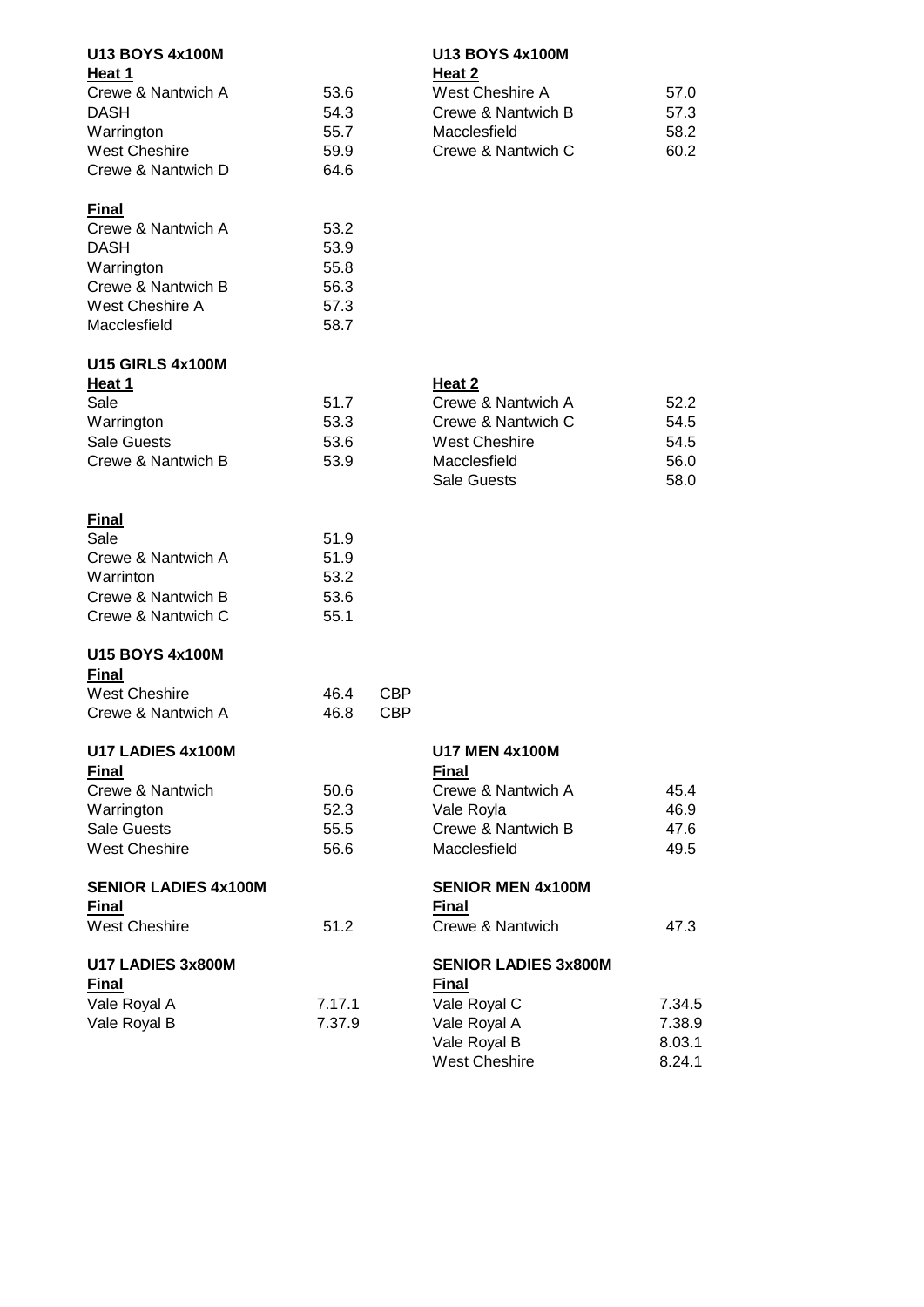# **Final Final**

| Vale Royal A | 6.18. |
|--------------|-------|
| Vale Royal B | 6.45. |
| Macclesfield | 6.52. |

# **U11 GIRLS 3x600M U11 BOYS 3x600M**

| <b>Final</b>               |        | <b>Final</b> |
|----------------------------|--------|--------------|
| <b>Manchester A Guests</b> | 5.45.3 | West         |
| <b>Sale Guests</b>         | 6.05.8 | Stock        |
| <b>Stockport A Guests</b>  | 6.19.4 | West         |
| West Cheshire A            | 6.26.9 | Macc         |
| Crewe & Nantwich A         | 6.33.6 | DASI         |
| <b>Manchester B Guests</b> | 6.38.0 | Warr         |
| Crewe & Nantwich B         | 6.39.5 | Manc         |
| Warrington                 | 6.51.3 | Crew         |
| Crewe & Nantwich D         | 7.05.0 | West         |
| Macclesfield               | 7.05.7 | Manc         |
| Crewe & Nantwich C         | 7.17.0 | Halto        |
|                            |        |              |

# **U15 GIRLS 3x800M RELAY U15 BOYS 3x800M**

| <b>Final</b>             |        | <b>Final</b> |
|--------------------------|--------|--------------|
| Warrington A             | 7.07.4 | Warr         |
| <b>Sale Guests</b>       | 7.22.6 | Vale         |
| Crewe & Nantwich A       | 7.26.5 | Manc         |
| Vale Royal A             | 7.30.6 | West         |
| Macclesfield             | 7.33.4 | Crew         |
| <b>Stockport Guests</b>  | 7.39.7 |              |
| Warrington B             | 7.47.8 |              |
| <b>Manchester Guests</b> | 7.48.7 |              |
| Crewe & Nantwich B       | 8.16.0 |              |
| West Cheshire            | 8.25.7 |              |

### **U13 GIRLS 3 x 800m RELAY U13 BOYS 3 x 800m RELAY Final Final**

| Manchester A Guests        |   |
|----------------------------|---|
| Warrington                 |   |
| Vale Royal A               |   |
| Macclesfield A             |   |
| Macclesfield B             |   |
| Crewe & Nantwich A         |   |
| <b>West Cheshire</b>       | Ş |
| <b>Manchester B Guests</b> | í |
| Vale Royal B               |   |
| Crewe & Nantwich B         |   |

# **U17 MEN 3x800M SENIOR MEN 3x800M**

| rınaı        |        | rınaı        |        |
|--------------|--------|--------------|--------|
| Vale Royal A | 6.18.9 | Vale Royal A | 6.12.7 |
| Vale Royal B | 6.45.0 | Vale Royal B | 6.28.9 |
| Macclesfield | 6.52.0 | Vale Royal C | 6.54.5 |

| Fınal               |        | Final                      |        |
|---------------------|--------|----------------------------|--------|
| Manchester A Guests | 5.45.3 | West Cheshire A            | 5.44.2 |
| Sale Guests         | 6.05.8 | <b>Stockport A Guests</b>  | 5.55.8 |
| Stockport A Guests  | 6.19.4 | West Cheshire B            | 6.03.5 |
| West Cheshire A     | 6.26.9 | <b>Macclesfield Guests</b> | 6.05.8 |
| Crewe & Nantwich A  | 6.33.6 | <b>DASH</b>                | 6.06.8 |
| Manchester B Guests | 6.38.0 | Warrington                 | 6.07.2 |
| Crewe & Nantwich B  | 6.39.5 | Manchester A Guests        | 6.09.1 |
| Warrington          | 6.51.3 | Crewe & Nantwich A         | 6.20.0 |
| Crewe & Nantwich D  | 7.05.0 | West Cheshire C            | 6.27.9 |
| Macclesfield        | 7.05.7 | <b>Manchester B Guests</b> | 6.29.9 |
| Crewe & Nantwich C  | 7.17.0 | Halton & Frodsham          | 6.32.9 |
|                     |        | Crewe & Nantwich C         | 6.32.9 |
|                     |        | Crewe & Nantwich B         | 6.34.1 |
|                     |        | <b>Stockport B Guests</b>  | 6.40.5 |
|                     |        |                            |        |

| Final              |        | Final                    |        |
|--------------------|--------|--------------------------|--------|
| Warrington A       | 7.07.4 | Warrington A             | 6.37.6 |
| Sale Guests        | 7.22.6 | Vale Royal               | 6.50.6 |
| Crewe & Nantwich A | 7.26.5 | <b>Manchester Guests</b> | 7.11.1 |
| Vale Royal A       | 7.30.6 | West Cheshire A          | 7.15.1 |
| Macclesfield       | 7.33.4 | Crewe & Nantwich         | 7.31.3 |
|                    |        |                          |        |

| <u>, ,,,,,</u>      |        | .                        |        |            |
|---------------------|--------|--------------------------|--------|------------|
| Manchester A Guests | 7.40.8 | Warrington A             | 7.18.4 | <b>CBP</b> |
| Warrington          | 7.53.6 | Vale Royal A             | 7.39.6 |            |
| Vale Royal A        | 8.13.4 | Crewe & Nantwich A       | 7.49.1 |            |
| Macclesfield A      | 8.17.7 | <b>West Cheshire A</b>   | 7.53.2 |            |
| Macclesfield B      | 8.21.8 | <b>Manchester Guests</b> | 7.56.1 |            |
| Crewe & Nantwich A  | 8.36.8 | <b>DASH Guests</b>       | 8.01.6 |            |
| West Cheshire       | 8.38.2 | Macclesfield             | 8.11.8 |            |
| Manchester B Guests | 9.02.2 | Crewe & Nantwich B       | 8.17.9 |            |
| Vale Royal B        | 9.07.8 | Vale Royal B             | 8.22.1 |            |
| Crewe & Nantwich B  | 9.14.6 | <b>West Cheshire B</b>   | 8.22.1 |            |
|                     |        | Warrington B             | 8.34.8 |            |
|                     |        | Crewe & Nantwich C       | 8.45.3 |            |
|                     |        | Crewe & Nantwich D       | 9.04.0 |            |